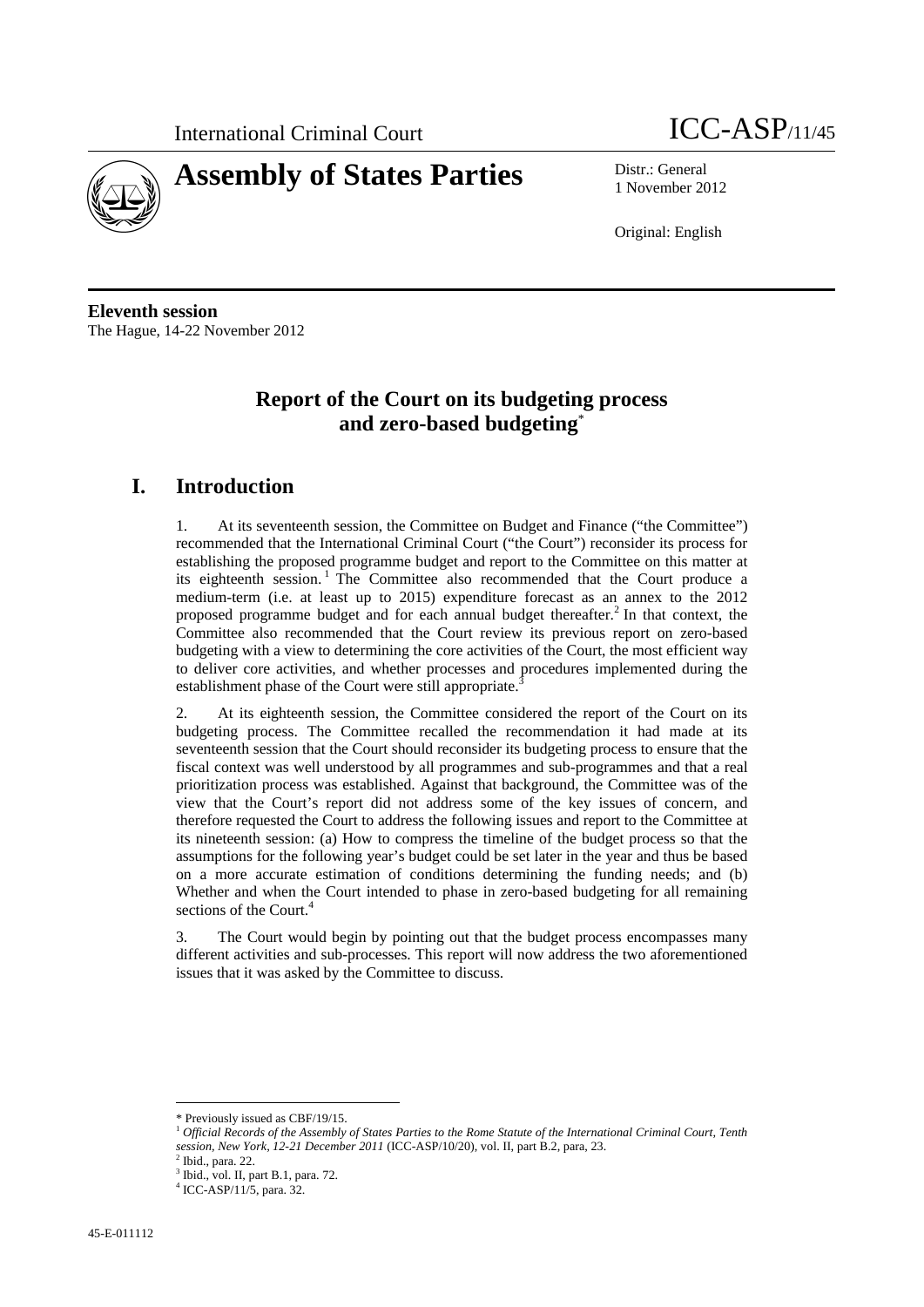## **II. The budget assumptions**

4. According to current practice, the Court develops its budget assumptions based on the estimations of its judicial and prosecutorial work plans for the following year. The Court also develops operational parameters, particularly for the Registry, which are commensurate with the expected service levels that may be required to support the implementation of the judicial calendar and the prosecutorial work plan. As a result, these budget assumptions are largely interdependent and impact upon the resource requirements in terms of staff and non-staff costs.

5. Accordingly, budget assumptions inform the managers within the Court of how to develop their work plans, as the assumptions define the expected activity, its level and the related service requirements. Moreover, consensus on the budget assumptions enables the different organs of the Court to integrate their respective major programme budgets, thus reflecting the synergies and interrelated operations among the different organs triggered by judicial and prosecutorial activities.

### **III. Role of budget assumptions in the budget formulation exercise**

6. From the perspective of the budget preparation process, the formulation of budget assumptions is perhaps the most important step in building the budget, as it plays a central role in the formulation of the budget proposal. Budget assumptions set the budget framework, the required levels of mandated activities, the work plans, the priorities and the overall objectives for which resources are needed.

7. The budget planning exercise starts with the formulation of, and agreement on, key budget assumptions, which serve as an anchor and a baseline for the work plans of the different programmes and sub-programmes. Therefore, when considering their resource requirements for the following financial year, programme managers are requested first and foremost to carefully review their requirements against the assumptions. In addition, managers are requested to use as a reference their actual expenditures from the year before and the current year's approved budget for comparable activities based on the assumptions. Thus all resource requirements must be attributable to underlying judicial and policy decisions, as well as complying with Assembly resolutions. Cost increases are, in general, expected to be absorbed through greater efficiency and saving measures.

8. In this context, any change to the budget assumptions as initially set will likely have a substantial impact on the budget numbers. Moreover, the later such changes arise, the greater the potential for delays in the preparation of the proposed programme budget, as last minute changes can result in significant errors in calculation and in the consolidation of the final figures.

#### **IV. A process for more realistic budget assumptions**

In order to ensure that the budget assumptions and parameters are founded on the latest information for the planned activities and corresponding resource needs, the Court's budget process needs sufficient flexibility to incorporate the most realistic and up-to-date assumptions as the Court progresses through its budget preparation cycle. In addition to enabling more realistic assumptions, the more precise and up-to-date the information is, the more accurately the related resource requirements can be estimated. Such an approach limits reliance on the Court's contingency flexibility and avoids underestimating or overestimating the Court's resource requirements.

10. In order to implement such an approach, the Court needs either (i) to formulate its budget assumptions only at a later stage of the budget preparation exercise, and thus compress the yearly budget process, or (ii) to build into the budget preparation process a methodology enabling it to incorporate changes, particularly in judicial and prosecutorial activities, as they develop throughout the year.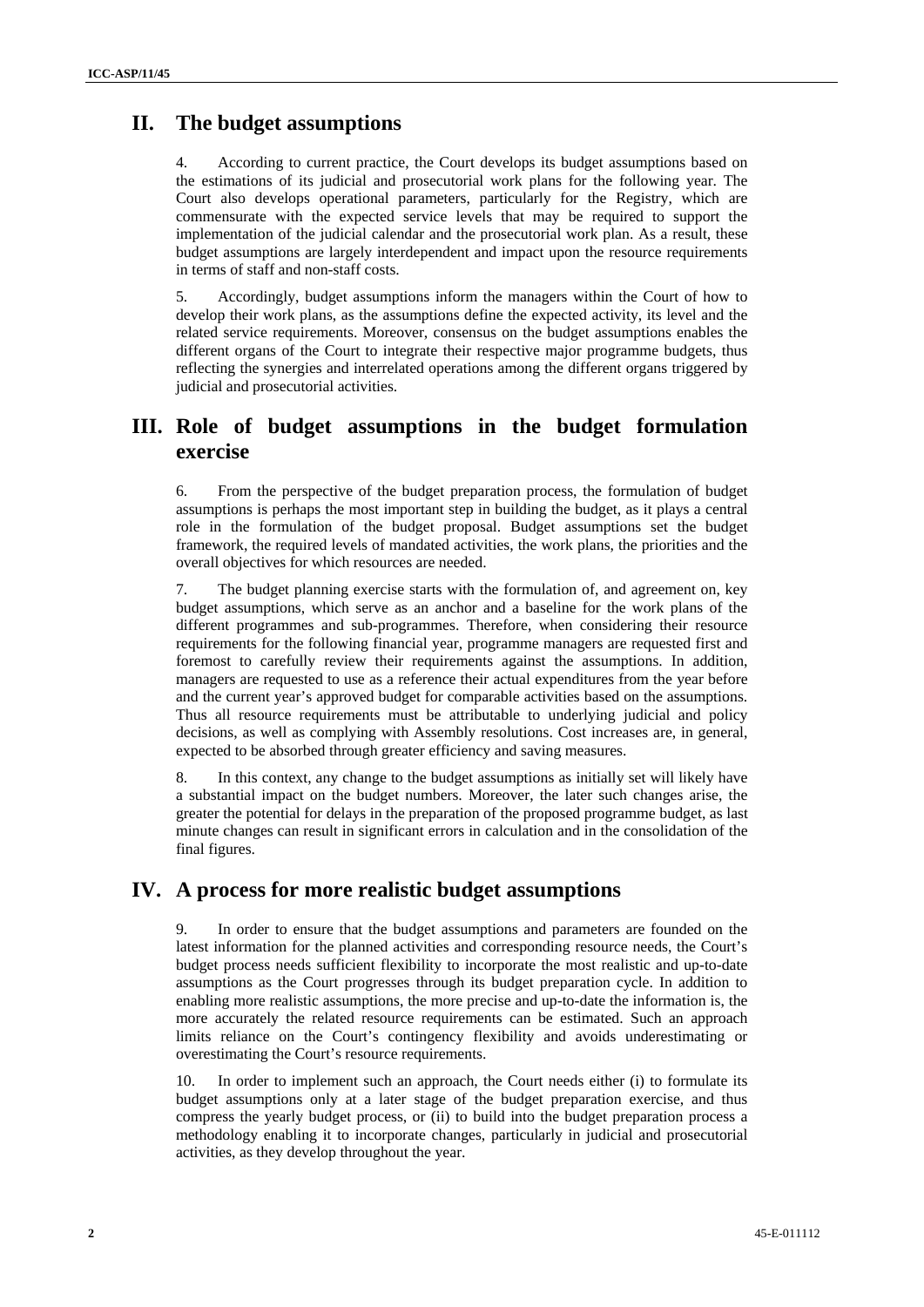# **V. 2013 budget preparation timeline**

11. Illustrated below is the timeline for preparation of the 2013 budget in 2012.

| Entity                      | Activity                                                                                                                            | Current deadline |
|-----------------------------|-------------------------------------------------------------------------------------------------------------------------------------|------------------|
| CoCo                        | Refine assumptions, objectives and priorities for 2013 and the budget strategy                                                      | 15 Mar           |
| <b>Budget Unit</b>          | Send out guidelines with a deadline for submissions                                                                                 | 15 Mar           |
| <b>Budget Working Group</b> | Approve introduction structure, set tasks                                                                                           | 19 Mar           |
| All MPs excluding Registry  | Send service requests to Registry                                                                                                   | 30 Mar           |
| All Major Programmes        | Prepare and submit budget data and narratives, including mid-term planning for<br>the knowable significant multi-year costs drivers | 18 April         |
| All Major Programmes        | Submit final narratives                                                                                                             | 24 May           |
| CoCo                        | Perform first review of the draft data                                                                                              | 7 June           |
| <b>Budget Working Group</b> | Submit introduction for inclusion in budget document                                                                                | 8 June           |
| <b>Budget Unit</b>          | Prepare budget document                                                                                                             | 11 June          |
| <b>Budget holders</b>       | Perform final review of narrative and data                                                                                          | 11 June          |
| CoCo                        | Approve data                                                                                                                        | 28 June          |
| Review panels               | Review budget document, content and data                                                                                            | 23 July          |
| CoCo                        | Final approval of the proposed budget                                                                                               | 26 July          |
| <b>Budget Section</b>       | Full edit of the budget document, final corrections and formatting                                                                  | $2$ Aug          |
| Registry                    | Submit full budget document to SASP                                                                                                 | 3 Aug            |
| <b>CBF</b>                  | Technical review and evaluation                                                                                                     | 24 Sep-3Oct      |
| Registry                    | Submission of revised tables to SASP                                                                                                | TBD              |
| <b>HWG</b>                  | Hague Working Group sessions                                                                                                        | <b>TBD</b>       |
| <b>ASP</b>                  | Adoption of Programme Budget                                                                                                        | 22 Nov           |

#### **Key Dates Proposed Budget 2013**

12. In essence, the budget preparation commences with the determination of the assumptions at the beginning of the year and ends once it is submitted to the Committee forty-five days in advance of its autumn session. In thorough consultations with the Court, the Committee then considers the proposed programme budget and makes independent technical recommendations for the benefit of States Parties and the Court. After the Committee has issued its recommendations, the Bureau's working group in The Hague engages with the Court in a detailed facilitation process in advance of the discussions at the Assembly. The process is completed with the adoption by the Assembly of the approved programme budget.

13. Compared to earlier years, when the Committee meetings in which the proposed programme budget is considered were usually held in August, this year the Committee will consider the budget in late September, thereby allowing at least a month of additional time for the preparation and consolidation of the proposed programme budget. Because of this additional time, the Court was able to update its assumptions and fully integrate into its proposal the recent judicial developments in the two Kenya cases.<sup>5</sup> Thus, holding the sessions of the Committee closer to the end of the year has allowed the inclusion of major developments having taken place in the intervening period and which will impact on the allocation of resources during the budget implementation in the course of the following year.

 $\overline{a}$ 

<sup>5</sup> Decision of Trial Chamber V in *The Prosecutor v. William Samoeiruto and Joshua Arap Sang*, on the schedule leading up to trial, No. ICC-01/09-01/11, 9 July 2012; and Decision of Trial Chamber V in *The Prosecutor v. Francis Kirimi Muthaura and Uhuru Muigai Kenyatta*, on the schedule leading up to trial, No. ICC-01/09-02/ll, 9 July 2012.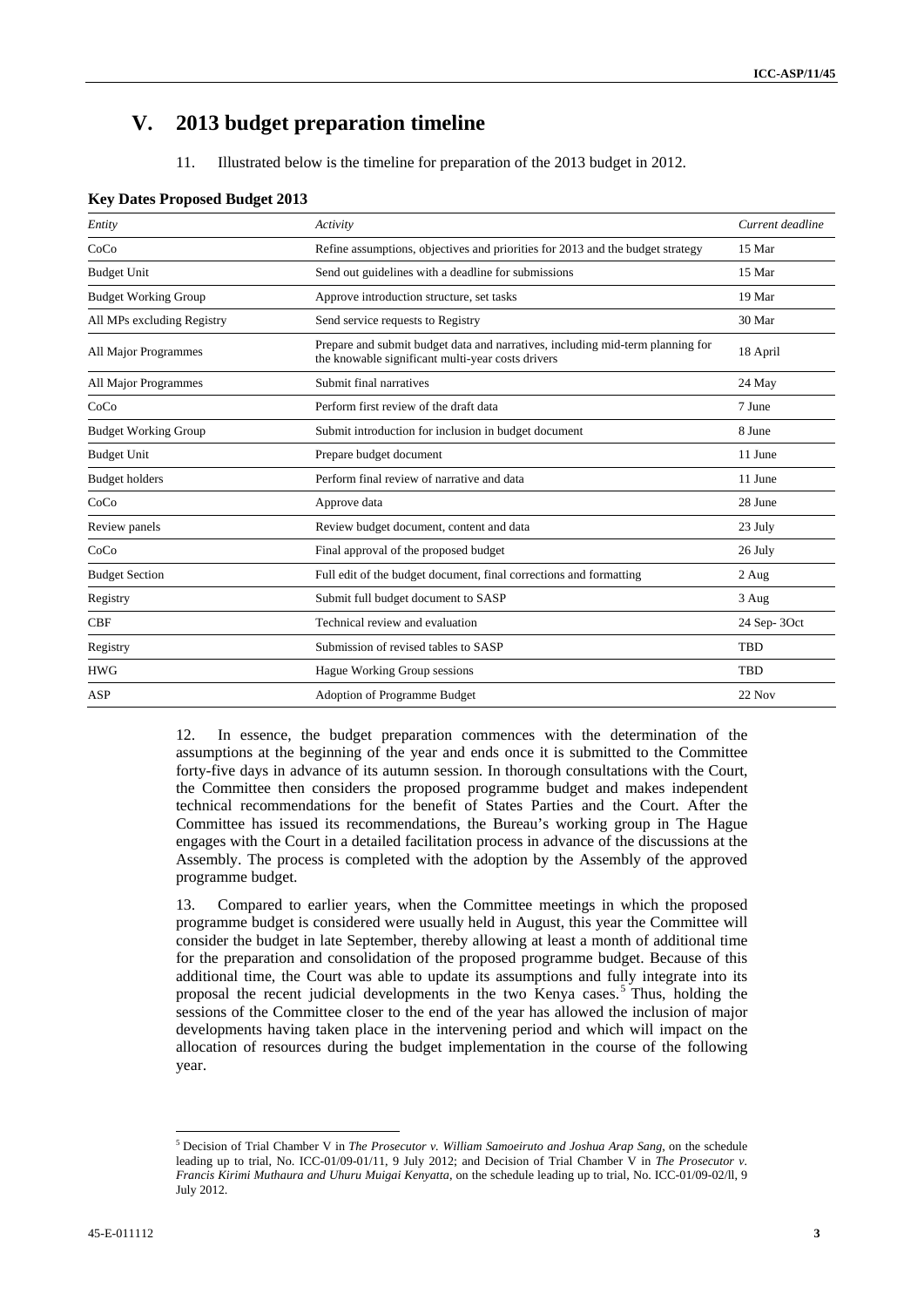14. In addition, the Court developed a new system of three additional contingency scenarios at the beginning of the year, contemplating certain likely activities or developments which, because they were not clearly foreseeable and/or accurately quantifiable, were not part of the Court's official assumptions for 2013. By producing estimates of the costs associated with such scenarios, the Court is in a position (i) to more easily integrate these costs into the proposed programme budget, should a scenario become certain in advance of the finalization of the budget proposal (as was the case with the commencements of trial hearings in the two Kenya cases); (ii) to provide more reliable and expeditious supplementary budget proposals, should these scenarios become certain after the submission of the budget, but in advance of the adoption of the approved budget by the Assembly; or (iii) to provide the Committee and the Assembly with cost estimates of what might be required from the Contingency Fund, should any of the scenarios become certain after the adoption of the approved budget by the Assembly.

# **VI. A more flexible process for the preparation of the proposed programme budget**

15. As explained above, the timeline for the preparation of the annual proposed programme budget is primarily driven by the date of the autumn session of the Committee and the requirement for the Court to submit the complete proposed programme budget forty-five days in advance of that meeting. Therefore, it can be reasonably concluded prima facie that the later in the year that the proposed programme budget is submitted, the greater the opportunity to integrate the latest judicial developments into the final budget submission.

16. Also, as previously explained, the Court's current approach has been to develop cost estimates for probable scenarios which, if materialized, could have a significant bearing on the following year's annual budget. The development of such cost-scenarios enables the Court, the Committee and the Assembly to better understand the possible cost implications of such potential developments and to have a reasonable estimate of the financial situation should the scenario materialise, and may result in notifications of possible use of the Contingency Fund in the following year.

17. In the case of the preparation process for the 2013 proposed programme budget, the Court has provided as part of the budget proposal criteria and scenarios for additional potential activities that may occur in 2013, but nevertheless remain uncertain at the budget proposal stage and thus cannot be adequately integrated into the budget assumptions. Programme managers have been requested to consider the scenarios additional to those resulting from the Court's 2013 budget assumptions, and to estimate the costs associated with each scenario in an interdependent manner.

18. While the Court considers that such an exercise has been valuable for the predictability and transparency of the Court's budget and its process, the Assembly and the Committee should also be aware of the Court's limitations in producing accurate estimates of costs without fully reliable or certain information. Likewise, as the Court is not in a position to create scenarios for all possible permutations of developments in its judicial activities, this exercise has been limited to those activities for which, while not objectively foreseeable, there is a reasonable expectation of their occurrence; or, while in principle foreseeable, cannot be objectively and accurately quantified within the timeframe of the 2013 financial year.